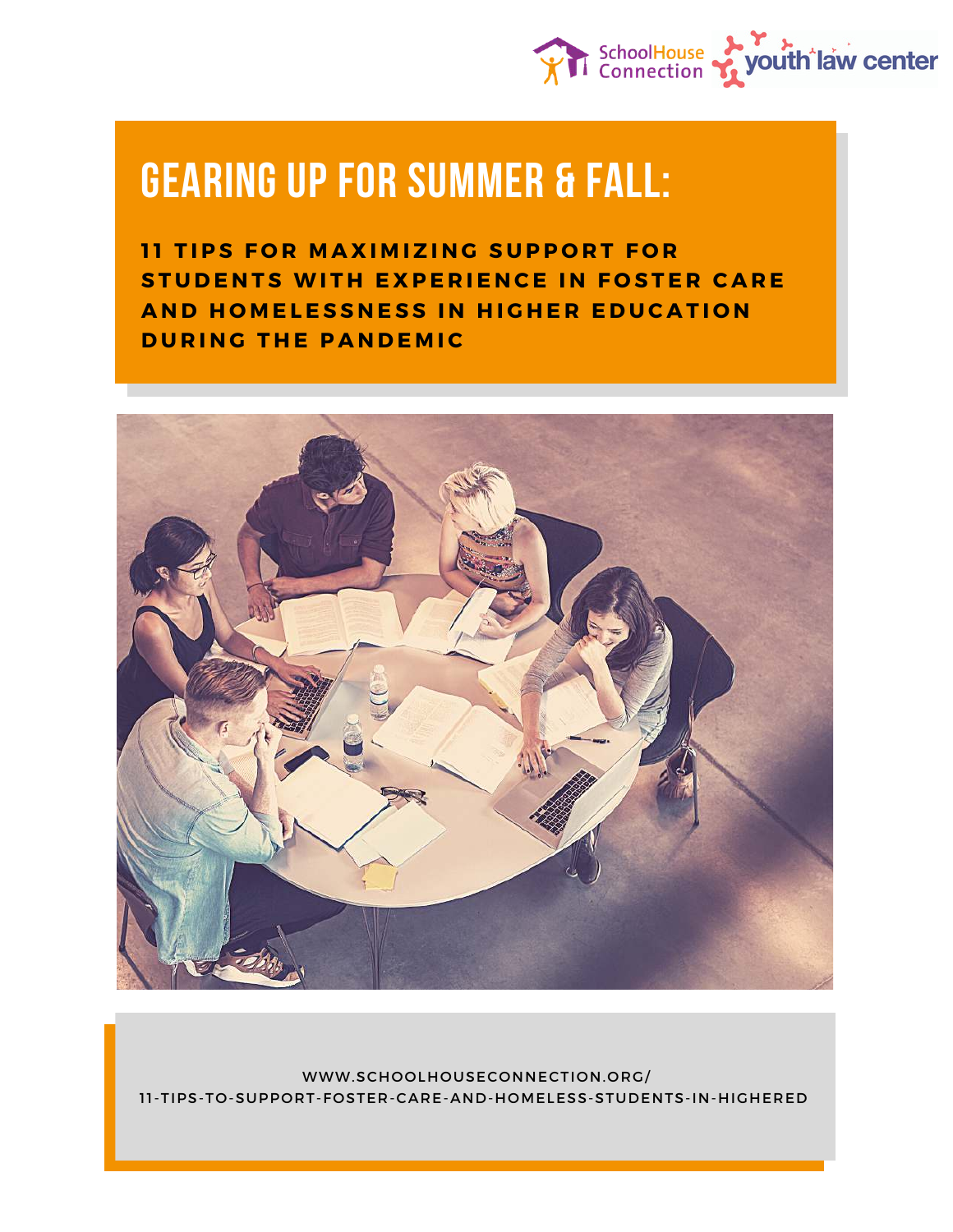#### **1. HELP YOUTH UNDERSTAND THE COVID-SPECIFIC FINANCIAL AID AVAILABLE TO THEM THROUGH THEIR COLLEGES AND UNIVERSITIES.**

Congress provided significant COVID-19 relief funds for higher education institutions through the Consolidated Appropriations Act and the American Rescue Plan. A good portion of these funds, referred to as **Higher Education Emergency Relief Fund (HEERF I, II, & III)**, have been dedicated for relief to students, but are distributed through the schools. Schools should prioritize HEERF funds to the highest-needs students, and specifically homeless and foster youth. In addition, some of these funds may be available to undocumented youth. See new guidance from the Department of Education [here.](https://www.nasfaa.org/news-item/25535/ED_Issues_HEERF_III_Guidance_All_Grants_Now_Include_DACA_Undocumented_and_International_Students)

If the school does not have an application on its website for assistance (which may be called HEERF, pandemic assistance or emergency assistance) ask the financial aid office. Support youth in making a request for funds by helping them identify their specific needs and put requests in writing. Specific requests are likely to be more successful. For example: "I am requesting emergency funds in the amount of \$2,500 to meet my needs during the pandemic. I need \$1,500 to help pay my rent, \$500 for food, \$300 for child care, and \$200 for transportation."

#### **2. HELP YOUTH MANAGE THEIR MONEY, INCLUDING ANY ADDITIONAL ASSISTANCE THEY MAY RECEIVE.**

Youth may be getting aid from various sources during the pandemic. For example, some schools may decide to provide emergency aid automatically to certain groups of students, like all Pell-eligible students. Encourage youth to keep an eye on their financial aid/student account, and to be aware of funds coming in so they can decide the best ways to use them. Youth may get funds on their account even if they owe an outstanding balance, so it is important to keep track.

## **3. HELP YOUTH APPLY FOR AND FINALIZE THEIR FINANCIAL AID PACKAGE.**

Make sure that youth have completed their financial aid properly and have all appropriate documentation and paperwork needed. Remind unaccompanied homeless youth that they will need to go through this process next year. See more financial aid tips [here](https://schoolhouseconnection.org/five-strategies-to-help-homeless-youth-transition-to-college-during-covid-19/).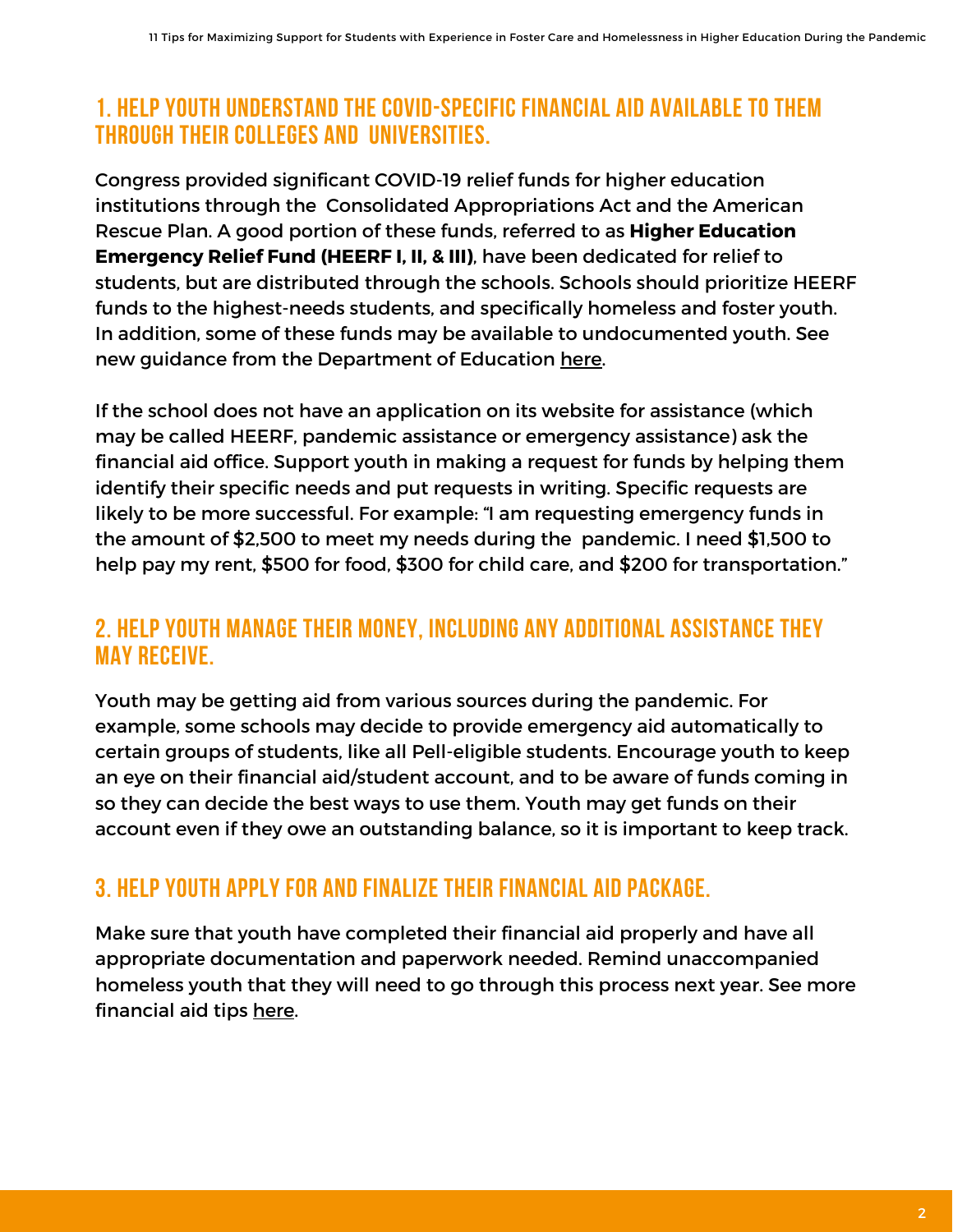# **4. HELP YOUTH ASK FOR NON-MONETARY ASSISTANCE FROM THEIR COLLEGE OR UNIVERSITY.**

In addition to financial assistance, many schools are providing other aid to students that students may not be aware of. For example, schools may be able to provide:

- Laptop computers and technology lending to ensure youth have the up-to-date equipment they need.
- Mobile hotspots to help with consistent internet access.
- Food assistance in the form of goods, stipends, or gift cards.
- Housing assistance.
- Mental health supports.
- Tutoring supports.

## **5. HELP YOUTH ACCESS LOW COST INTERNET.**

If youth cannot access hot spots or free internet service though their school and other sources, they may be eligible for low cost internet/ broadband through the Federal Communications Commission (FCC). The FCC is providing individuals low cost broadband if they are Pell grant eligible or eligible for other benefits like SNAP or Medicaid. Young people may be eligible for up to \$50 per month towards broadband service and up to \$75 per month for households on qualifying Tribal lands. Eligible households can also receive a one-time discount of up to \$100 to purchase a laptop, desktop computer, or tablet from participating providers if they contribute more than \$10 and less than \$50 toward the purchase price. Go to GetEmergencyBroadband.org to apply online and to find participating providers near you.

#### **6. HELP YOUTH WHO HAVE EXPERIENCE IN FOSTER CARE ACCESS CHAFEE FUNDS AND THE EDUCATION AND TRAINING GRANT (ETG) FOR WHICH THEY MAY BE ELIGIBLE THROUGH THE CONSOLIDATED APPROPRIATIONS ACT.**

States were awarded \$400 million in Chafee funds, including \$50 million in Education and Training Vouchers, as part of the Consolidated Appropriations Act of 2021. Youth are eligible for these funds if they are in foster care or were in foster care at age 14 or older and are now under age 27. (This could include young people who are or were in the juvenile justice system or are homeless.) These funds will be distributed through the states and should be used to meet the needs of young people during the pandemic, including those related to education, housing, food, and other supports. Help youth make requests for funds and assistance through their Independent Living Program and child welfare agency. You can help youth reach out to their state Independent Living Coordinator and make a request for funds and assistance. You can find the contact information for State IL Coordinators [here](https://www.childwelfare.gov/organizations/?CWIGFunctionsaction=rols:main.dspList&rolType=Custom&RS_ID=145#:~:text=Independent%20Living%20Coordinators%20in%20the,prior%20to%20exiting%20foster%20care.).